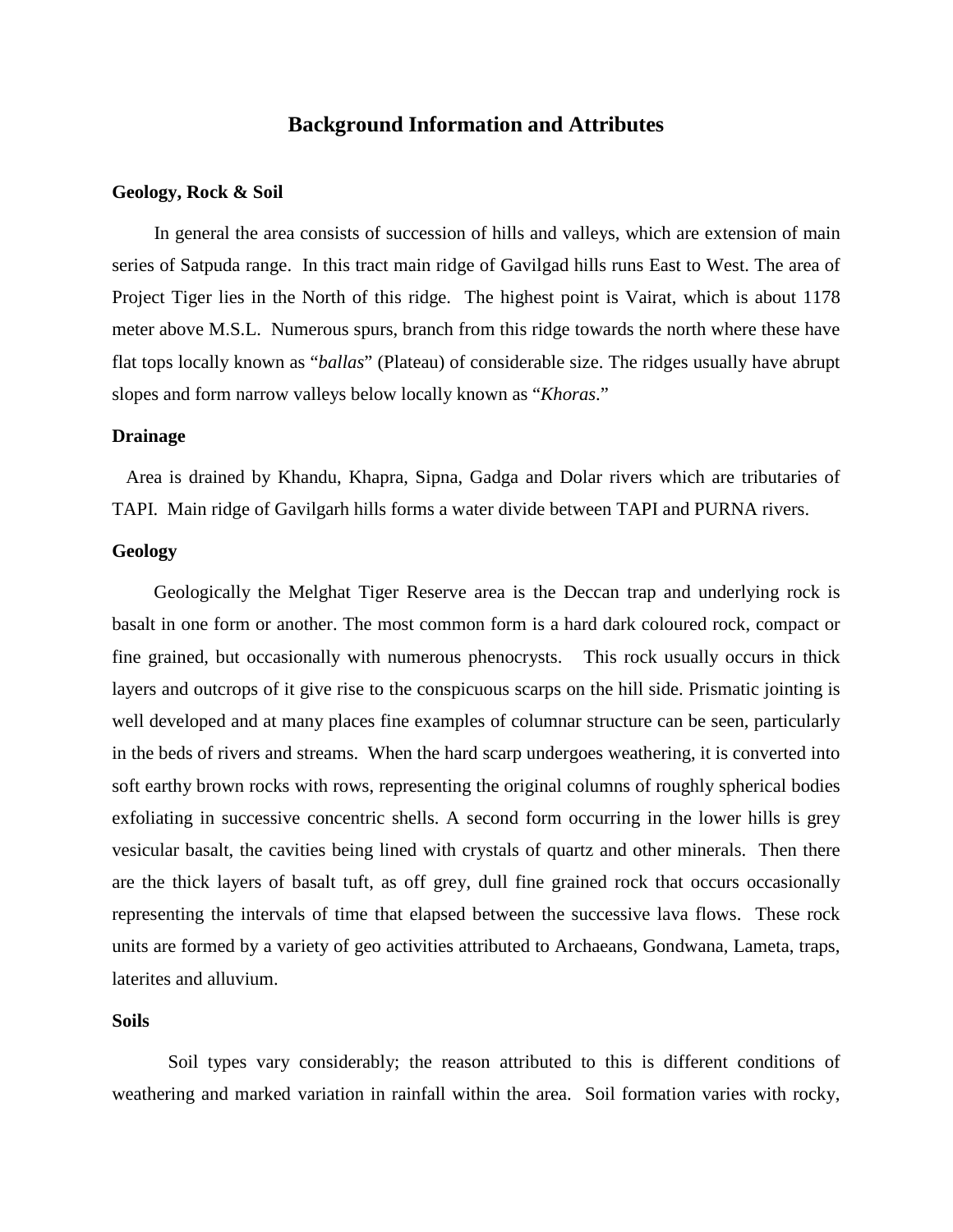clayey, laccustrine sediments with porous, pitted, clayey to alluvium calcarious, black cotton soil covering extensive areas. Soil so derived from the weathering and disintegration of underlying rock is fertile though generally stony and has considerable variation in depth and drainage. Soil is very shallow on the steep upper slopes. It is on terraces, lower slopes and valleys that the soil has some depth. The following three categories have been recognized.

#### **(i) Bouldery Soils**

This type of soil covers the greater part of the reserve. This is mostly confined to the slopes. It is dark brown in color, clay like in texture and blocky in structure. It being on slopes is very well drained, in fact drainage is very excessive which results in the soil becoming absolutely devoid of its moisture content in dry season. Analysis of this soil revealed that it is rich with nutrients. Texture on slopes is clay loam to clay. In the valleys it is clay on top but sandy loam-sandy clay-loam at lower depths. The soil tends to be neutral to slightly acidic which is suitable to most species. The best forests of the Tiger Reserve grow on this type of soil in valleys and on lower gentle slopes.

#### **(ii) Lateritic Loam**

Lateritic loam generally occurs on hill tops and plateau and is noticed around Chikhaldara, Vairat and other parts of the reserve. This soil is very shallow and dry and has a characteristic red brown colour. This soil is poor in nutrient, which gets leached out during the rains, is very low in organic content and has very poor water retentive capabilities. Tree growth is very stunted and sparse on this soil.

#### **(iii) Clay Soils**

 This type of soil occurs in depression and on level areas. These soils are very fertile but have poor drainage status. Open areas of such soils are liable to have frost in severe winter. Soil in general is rich in calcium and its ph is near neutral.

### **Terrain**

The name Melghat itself signifies meeting of *ghats* and Reserve is located in a setting of rugged hills, steep cliffs and deep gorges. The highest ridge lies on the Southern flank of the reserve. Average height ranges between 381 meters and 912 meters above sea level, these hills and valleys have constant abrupt variations in aspect and gradient.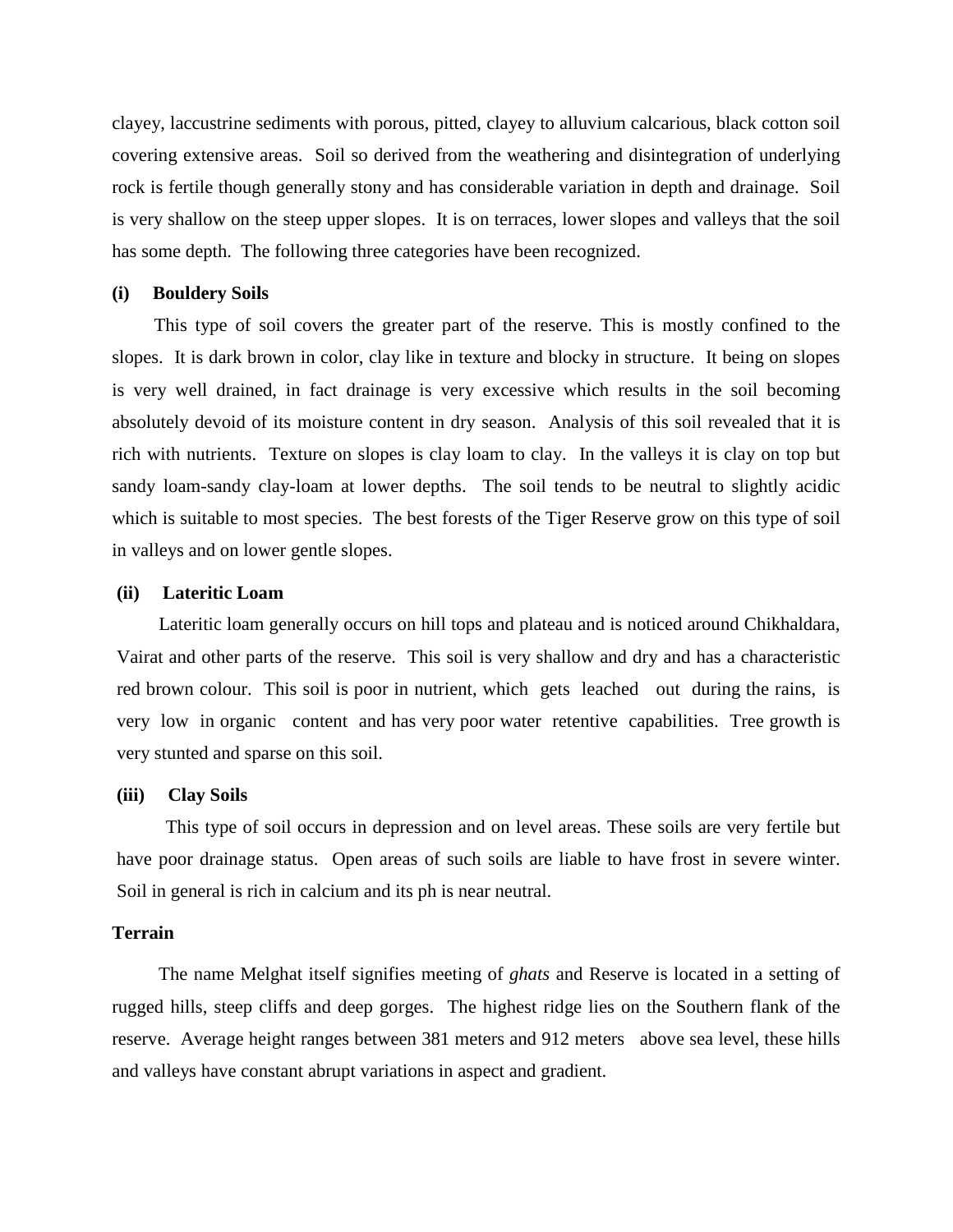## **Climate**

Climate is tropical. December is the coldest month, when night temperature may go up to 5<sup> $0$ </sup> C and May is hottest month  $(47<sup>0</sup>C)$ . Due to the variation in altitude and aspect, the climate in Melghat is varying and distinct seasons are experienced during the year. Except for monsoon season, the air is generally dry.

- i) The monsoon or rainy season- from the middle of June to the end of September.
- ii) The autumn season- October to November.
- iii) The winter season from December to February.
- iv) The summer season from March to Middle of June.

Good rainfall is received during monsoon. The rainfall in the area varies from 2250 mm to 1000 mm. Average no. of rainy days experienced is 65 to 90.

# **Temperature**

Temperature varies considerably with the altitude. The higher hill plateaus and valleys to the North of the main Gavilgarh ridge are very much cooler in summer than the southern foot hills. The plateau and the higher hills enjoy almost equitable and pleasant climate throughout the year. While valleys become cold during winter. These valleys experience some-times heavy dew and occasional frost. The average mean maximum annual temperature is  $46^{\circ}$  c and the average mean minimum annual temperature is  $4^0$  c.

#### **Frost**

Frost generally occurs in the valleys of Semadoh, Raipur, Harisal and parts of Akot range. Within the tiger reserve frost damage is caused in the low-lying and open areas under cultivation or adjoining cultivation. Originally, damage is confined to young growth when leaves and tender shoots are killed. Area prone to frost is indicated by its low lying black, cotton soils, the presence of dominant Saj ( *Terminalia tomentosa*) and bushes like "Dhi " ( *Woodfordia floribunda*) and Samalu (*Vitex negundo*).

## **Dew and Fog**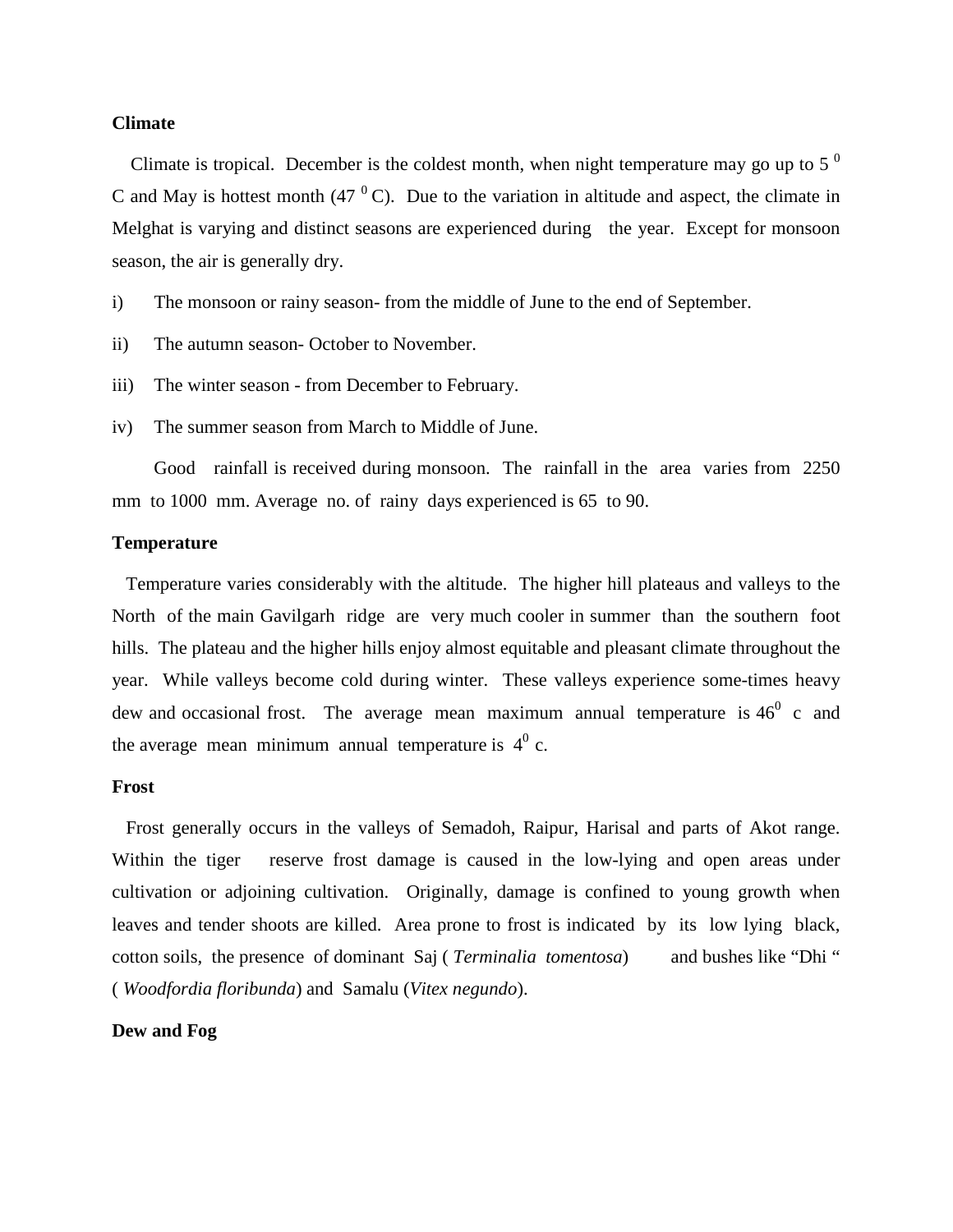Dew formation is very common during winter. It is important to know the period of cessation of dew formation as it is interrelated with the commencement of pinch period. But in this respect no record is available.

 Fogs are known in the area. Chikhaldara, Makhala plateau, Ghatang to Kokroo experience prolonged fogs in rainy and winter seasons.

# **Winds**

Winds are generally light to moderate. There is no record of severe storm or cyclone of any consequence in the area. The stunted nature of the forest in exposed situation at high elevation is partly due to strong winds, which sometimes occur during the hot and rainy season.

## **Monitoring Of Rainfall And Temperature**

Presently weather monitoring stations in Project Tiger area are operational at Vairat, Tarubandha, Semadoh, Koktu, Bori, Jarida and Rangubeli. Establishment of other stations at Wan and Ambabarwa Sanctuaries would be worthwhile to the whole project Tiger area.

#### **Hydrology and Water Sources**

#### **Nature and Distribution of Water Sources**

 The Gugamal National Park and Melghat Sanctuary area is well drained by many rivers. Most of the rivers are seasonal and flowing water remains there till February only. The tract has five major drainage systems viz. *Khandu, Khapra, Sipna*, *Gadga* and *Dolar* and these rivers contribute as the important tributaries of *Tapi* river which is a perennial river and flows along the Western boundary of the reserve between Kund and Rangubeli for about 6 kms. Numerous depressions in river beds have accumulated water at places locally called as *'dohs*'. There are small numbers of springs which are of perennial nature. Such pools and springs are very important for wild animals and live stock in the area. Water pools in such *nalla* beds and depressions are supplemented by 15 anicuts at strategic places. Few artificial water bodies like tanks near Tarubanda, Kesarpur, Gullarghat, Malur, Chaurakund, Mehriam, Chunkhadi, Ruipathar are significant additions to surface water source because of their close vicinity to habitation. Absence of large surface water bodies has avoided faunal congregations and consequent damage to habitat.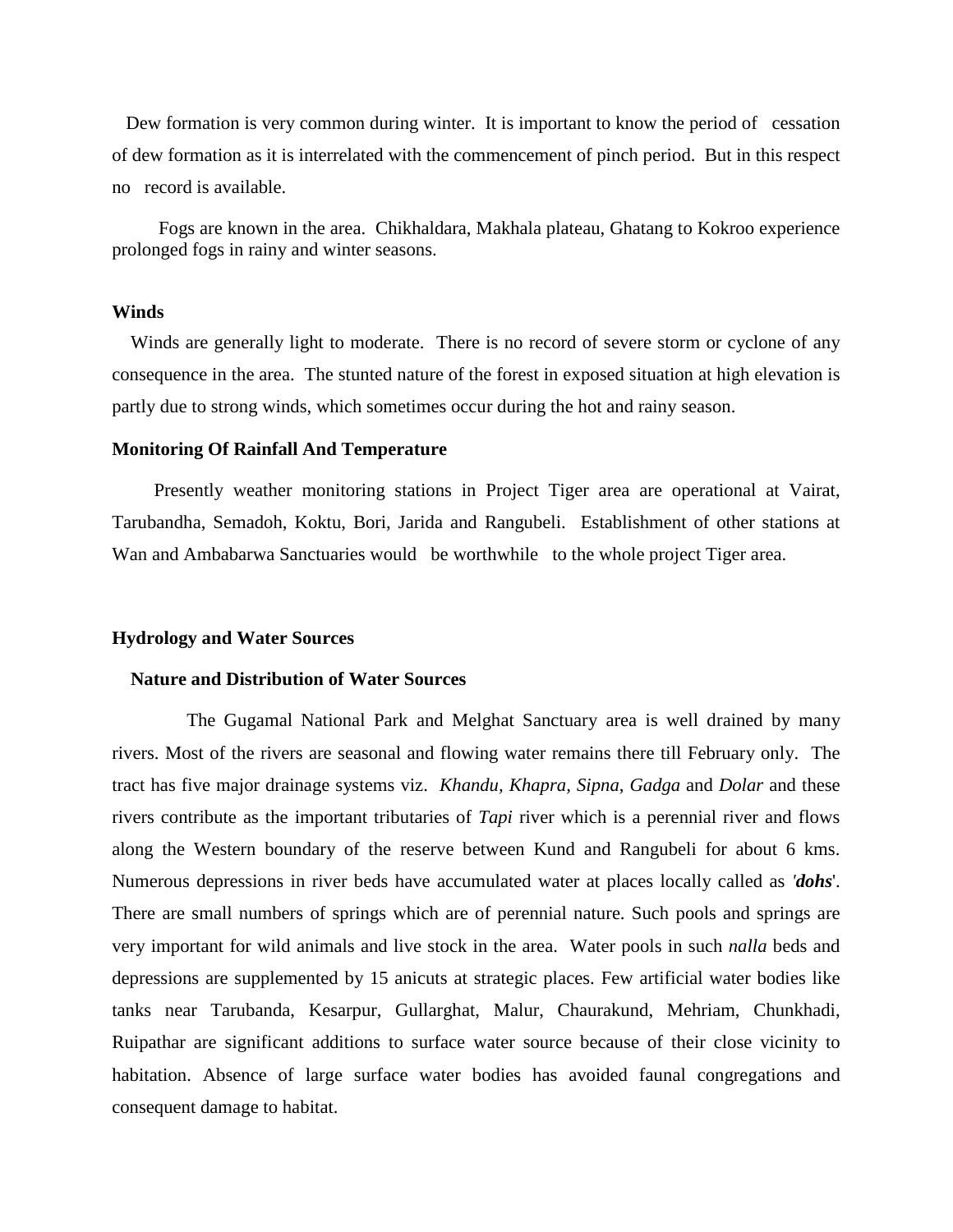In the Wan Sanctuary there is only one major river draining the area namely, Wan River that flows from East to West. Other important surface water body in the protected area is the Wan river reservoir at Wari. The presence of Wan dam, with its watershed acts as a good source of groundwater. With the relocation of Nagartas villages in 2011, it is poised to became a major habitat of all prominent wildlife.

In the Ambabarwa Sanctuary there is no major river draining the area. The presence of base flow in various nallas confirms the fact that it is a gaining area i.e. groundwater is being discharged. Important surface water body adjoining the protected area is the Wan river reservoir at Wari. The presence of Wan dam, with its watershed acts as a good source of groundwater recharge to the formations in the area.

From the hydrological points of view the tract of Narnala sanctuary is a part of Gavilgarh range covered by the boulders and debris. Abundant supplies of fresh water are available at a depth of 3 to 5 meters from the surface. The old tanks on the plateau are important source of water.

 **Water Management-** Since erstwhile core area i.e. Gugamal National Park of the Tiger Reserve only remained under the administrative control of the Directorate, concentrated efforts for creating water resources like construction of bandharas, anicuts, wiremesh structures were taken up in the area till 1999. It is only after 1999, when the remaining area of the project was transferred to the directorate under unified control, the focus for creating new water resources and taking up soil and moisture conservation measures in remaining areas shifted here. However, due to constraints of funding most of the area in the buffer zone (area handed over to Melghat Tiger Reserve after 1999) still remains or is in dire need for development of water resources. The areas like Hatru, Chaurakund, Jarida, Dhakna even part of Raipur, Semadoh, Harisal, still remain to be covered as for as development of adequate water resources is concerned. Further for want of adequate funds, cleaning of large number of existing water holes, desilting of anicuts etc. also has been lagging behind in many parts of the Reserve.

 Water scarcity in summer is a major impediment that affects distribution of wildlife and thereby habitat utilization. The rivers and numerous nallahs flowing through Melghat Tiger Project are seasonal and have beds strewn with boulders. The rain water is quickly drained out through these rivers & nallahs. There are number of small pools in these rivers where water is available almost throughout the year, and these are utilized by human beings as well as animals.